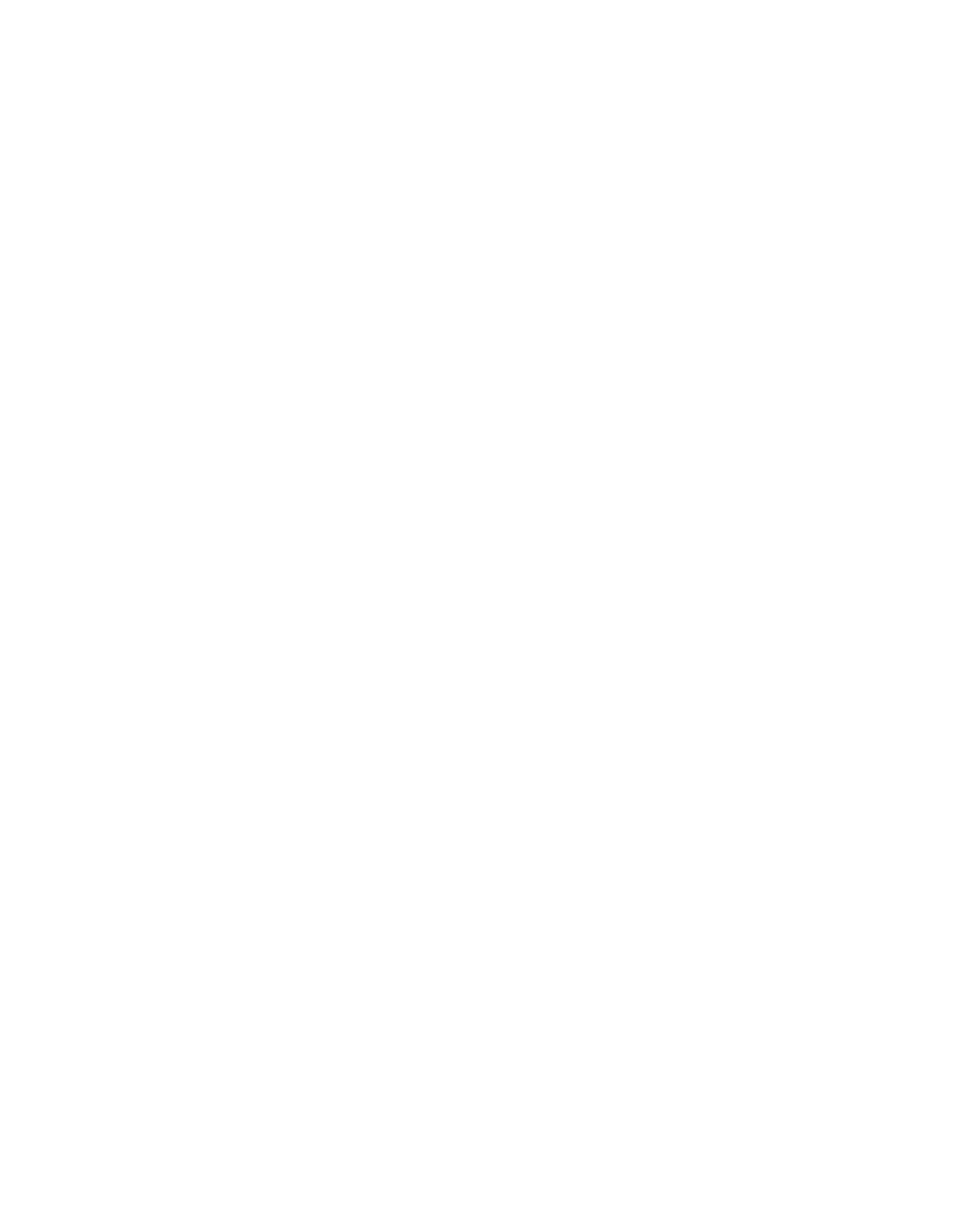| 08:01 | TIME LOCATION<br>POOL ST + PARENT AVE                          | <u>CALL SOURCE</u><br><b>WALK-IN AT STATION</b>                                   | POLICE CALL REASON<br><b>ARTICLES LOST/FOUND</b>                                            | <b>ACTION</b><br><b>REPORT TAKEN</b> |
|-------|----------------------------------------------------------------|-----------------------------------------------------------------------------------|---------------------------------------------------------------------------------------------|--------------------------------------|
| 08:02 | MAY ST + AMHERST ST<br>63 YEAR-OLD OPERATOR FROM KENNEBUNK, ME | <b>AGENCY INITIATED</b><br><b>TRAFFIC CITATION: SPEEDING 20-24 MPH OVER LIMIT</b> | TRAFFIC ENFORCEMENT                                                                         | <b>VSAC ISSUED</b>                   |
| 08:14 | <b>TAYLOR ST</b>                                               | NON-EMERGENCY CALL TRESPASSING                                                    |                                                                                             | NO ACTION REQUIRED                   |
| 08:20 | <b>ALFRED ST</b>                                               | NON-EMERGENCY CALL DRUG BOX                                                       |                                                                                             | SERVICES RENDERED                    |
| 08:21 | <b>HILL ST</b><br>43 YEAR-OLD OPERATOR FROM BIDDEFORD, ME      | AGENCY INITIATED                                                                  | TRAFFIC ENFORCEMENT<br><b>TRAFFIC WARNING: SPEEDING 10-14 MPH OVER LIMIT IN SCHOOL ZONE</b> | <b>WARNING ISSUED</b>                |
|       | 08:32    FALL ST                                               | E-911 CALL                                                                        | <b>HARASSMENT</b>                                                                           | <b>REPORT TAKEN</b>                  |
| 08:56 | <b>MAIN ST</b>                                                 | <b>AGENCY INITIATED</b>                                                           | COMMUNITY ENGAGEMENT                                                                        | NO VIOLATION                         |
|       | 09:02 SOUTH ST                                                 | NON-EMERGENCY CALL SUSPICION                                                      |                                                                                             | <b>UNFOUNDED</b>                     |
|       | 09:26 HILL ST + POOL ST                                        | NON-EMERGENCY CALL BOLO                                                           |                                                                                             | <b>SERVICES RENDERED</b>             |
|       | 09:33 POOL ST                                                  | <b>AGENCY INITIATED</b>                                                           | OUT FOR FOLLOW UP                                                                           | NEGATIVE CONTACT                     |
|       | 09:33 CLIFFORD ST + GEORGE ST                                  | E-911 CALL                                                                        | CHECK WELFARE                                                                               | SERVICES RENDERED                    |
|       | 09:50 WATER ST + HILL ST                                       |                                                                                   | NON-EMERGENCY CALL DOMESTIC COMPLAINTS                                                      | <b>REPORT TAKEN</b>                  |
|       | 09:59 WEST ST                                                  |                                                                                   | NON-EMERGENCY CALL VIOL PROTECTION FROM HARASSM NO VIOLATION                                |                                      |
|       | 10:08 SADIE LN                                                 | E-911 CALL                                                                        | CRIM THREAT / TERRORIZING                                                                   | <b>REPORT TAKEN</b>                  |
| 10:13 | <b>LINDALE AVE</b>                                             | NON-EMERGENCY CALL FRAUD / SCAM                                                   |                                                                                             | <b>SERVICES RENDERED</b>             |
|       | 10:17 PROSPECT ST                                              | NON-EMERGENCY CALL FRAUD / SCAM                                                   |                                                                                             | REPORT TAKEN                         |
|       | 10:57 MAPLE ST                                                 | NON-EMERGENCY CALL PARKING COMPLAINT                                              |                                                                                             | PARKING TICKET ISSUED                |
| 11:01 | <b>BOULDER WAY</b>                                             | E-911 CALL                                                                        | CHECK WELFARE                                                                               | SERVICES RENDERED                    |
|       | 11:16 ADAMS ST                                                 | <b>AGENCY INITIATED</b>                                                           | CHECK WELFARE                                                                               | SERVICES RENDERED                    |
| 11:29 | POOL ST                                                        | <b>AGENCY INITIATED</b>                                                           | ANIMAL COMPLAINT                                                                            | <b>WARNING ISSUED</b>                |
| 11:36 | <b>KOSSUTH ST</b>                                              | <b>WALK-IN AT STATION</b>                                                         | PARKING COMPLAINT                                                                           | PARKING TICKET ISSUED                |
| 11:38 | <b>MAIN ST</b>                                                 | NON-EMERGENCY CALL TRESPASSING                                                    |                                                                                             | <b>GONE ON ARRIVAL</b>               |
| 11:46 | <b>MAIN ST</b>                                                 | <b>AGENCY INITIATED</b>                                                           | <b>PAPERWORK</b>                                                                            | PAPERWORK SERVED                     |
| 13:03 | PIKE ST                                                        | NON-EMERGENCY CALL HARASSMENT                                                     |                                                                                             | <b>REPORT TAKEN</b>                  |
| 13:37 | <b>WASHINGTON ST</b>                                           | <b>AGENCY INITIATED</b>                                                           | COMMUNITY ENGAGEMENT                                                                        | SERVICES RENDERED                    |
| 13:40 | <b>ALFRED ST</b>                                               |                                                                                   | NON-EMERGENCY CALL VEHICLE CRASH - POLICE ONLY                                              | STATE FORM TAKEN                     |
| 13:43 | <b>GOVE ST</b>                                                 | <b>AGENCY INITIATED</b>                                                           | OUT FOR FOLLOW UP                                                                           | PAPERWORK SERVED                     |

*BPD Patrol Division's Dispatch Log Page 2 of 4 For: Tuesday, September 28, 2021*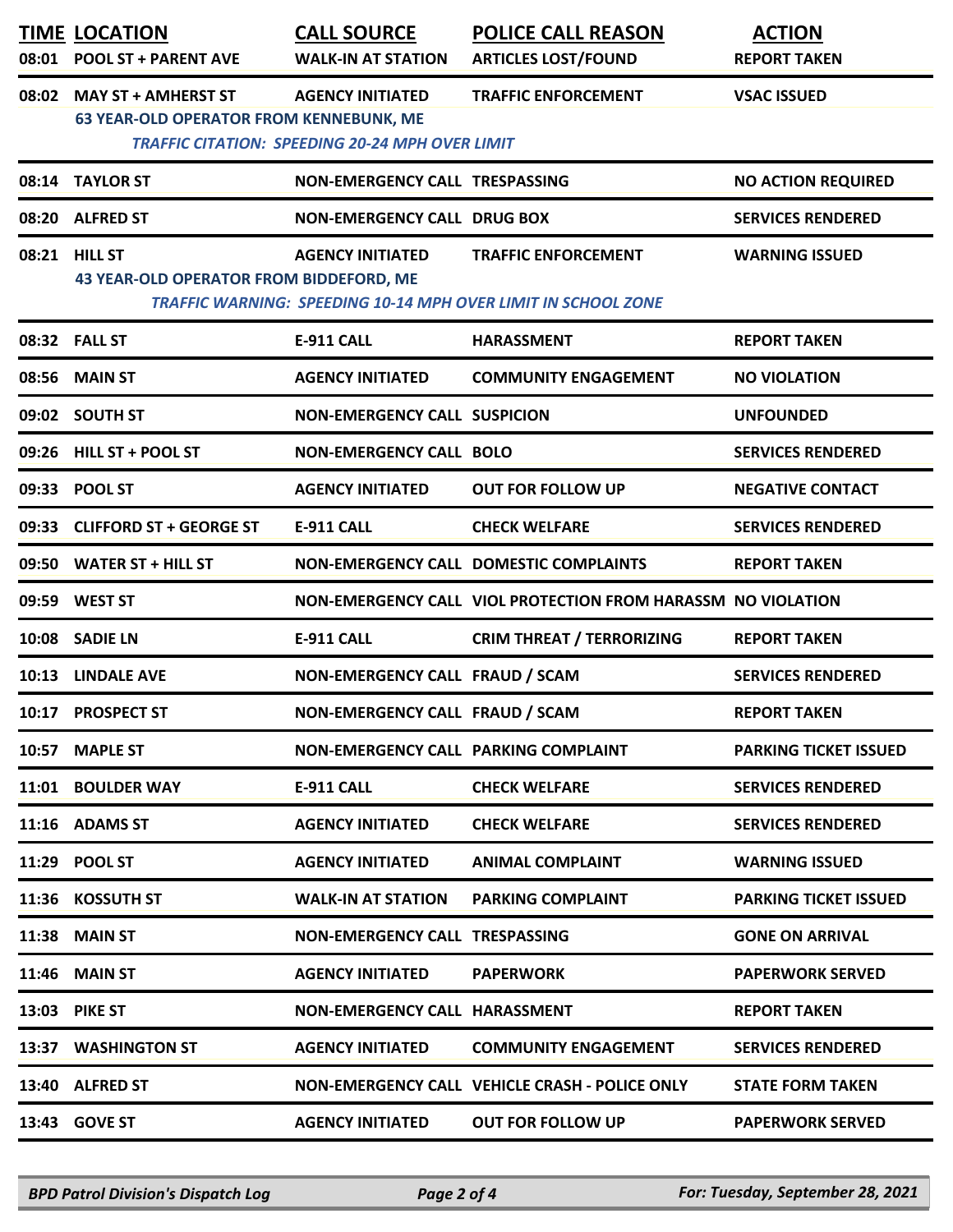|                                                                                                                                                                                                                                          | <b>TIME LOCATION</b><br>13:58 WEST ST + GUINEA RD<br>18 YEAR-OLD OPERATOR FROM ARUNDEL, ME | <b>CALL SOURCE</b><br><b>AGENCY INITIATED</b><br><b>TRAFFIC CITATION: SPEEDING 20-24 MPH OVER LIMIT</b> | <b>POLICE CALL REASON</b><br><b>TRAFFIC ENFORCEMENT</b>                                     | <b>ACTION</b><br><b>WARNING ISSUED</b> |  |
|------------------------------------------------------------------------------------------------------------------------------------------------------------------------------------------------------------------------------------------|--------------------------------------------------------------------------------------------|---------------------------------------------------------------------------------------------------------|---------------------------------------------------------------------------------------------|----------------------------------------|--|
|                                                                                                                                                                                                                                          | 14:00 SIMARD AVE                                                                           | <b>AGENCY INITIATED</b>                                                                                 | <b>OUT FOR FOLLOW UP</b>                                                                    | <b>SERVICES RENDERED</b>               |  |
|                                                                                                                                                                                                                                          | 14:11 ALFRED ST                                                                            | NON-EMERGENCY CALL MESSAGE DELIVERY                                                                     |                                                                                             | <b>SERVICES RENDERED</b>               |  |
|                                                                                                                                                                                                                                          | 14:13 ALFRED ST + WEST COLE RD                                                             | <b>E-911 CALL</b>                                                                                       | <b>ASSIST: VEHICLE CRASH - FIRE / EMS STATE FORM TAKEN</b>                                  |                                        |  |
| <b>E-911 CALL</b><br>14:17 ALFRED ST<br><b>PUBLIC URINATION OR DEFECATION SUMMONS ISSUED</b><br>DEFENDANT: NEAL DOUGLAS DIMICK  AGE: 29  RESIDENT OF: BRANDON, FL<br><b>CHARGE: CRIMINAL MISCHIEF</b><br><b>CHARGE: INDECENT CONDUCT</b> |                                                                                            |                                                                                                         |                                                                                             |                                        |  |
|                                                                                                                                                                                                                                          | 14:32 CRESCENT ST                                                                          | <b>AGENCY INITIATED</b>                                                                                 | <b>CHECK WELFARE</b>                                                                        | <b>SERVICES RENDERED</b>               |  |
|                                                                                                                                                                                                                                          | 14:37 GOVE ST<br><b>CHARGE: VIOLATING CONDITION OF RELEASE</b>                             | <b>AGENCY INITIATED</b><br><b>CHARGE: LEAVING SCENE OF MOTOR VEHICLE ACCIDENT</b>                       | OUT FOR FOLLOW UP<br>DEFENDANT: GINITA SUZANNA GALLANT  AGE: 34  RESIDENT OF: BIDDEFORD, ME | <b>SUMMONS ISSUED</b>                  |  |
|                                                                                                                                                                                                                                          | 15:07 HAZEL ST                                                                             | E-911 CALL                                                                                              | <b>BURGLARY</b>                                                                             | <b>REPORT TAKEN</b>                    |  |
| 15:15                                                                                                                                                                                                                                    | <b>MARSHALL AVE</b>                                                                        | <b>NON-EMERGENCY CALL SUSPICION</b>                                                                     |                                                                                             | <b>SERVICES RENDERED</b>               |  |
|                                                                                                                                                                                                                                          | 15:22 POOL ST                                                                              |                                                                                                         | NON-EMERGENCY CALL PASS STOPPED SCHOOL BUS                                                  | <b>REPORT TAKEN</b>                    |  |
|                                                                                                                                                                                                                                          | 15:31 ALFRED ST                                                                            | <b>WALK-IN AT STATION</b>                                                                               | <b>ASSIST CITIZEN</b>                                                                       | <b>SERVICES RENDERED</b>               |  |
| 15:39                                                                                                                                                                                                                                    | <b>HARDING ST</b>                                                                          | <b>WALK-IN AT STATION</b>                                                                               | <b>PAPERWORK</b>                                                                            | <b>SERVICES RENDERED</b>               |  |
|                                                                                                                                                                                                                                          | 15:43 ALFRED ST                                                                            | <b>AGENCY INITIATED</b>                                                                                 | <b>OUT FOR FOLLOW UP</b>                                                                    | <b>SERVICES RENDERED</b>               |  |
|                                                                                                                                                                                                                                          | 16:07 ELM ST                                                                               | <b>AGENCY INITIATED</b>                                                                                 | <b>OUT FOR FOLLOW UP</b>                                                                    | <b>SERVICES RENDERED</b>               |  |
|                                                                                                                                                                                                                                          | 16:13 ALFRED ST                                                                            | <b>WALK-IN AT STATION</b>                                                                               | <b>ASSIST CITIZEN</b>                                                                       | <b>SERVICES RENDERED</b>               |  |
|                                                                                                                                                                                                                                          | 16:21 ELM ST + MASON ST                                                                    | <b>OTHER</b>                                                                                            | <b>PASS STOPPED SCHOOL BUS</b>                                                              | <b>REPORT TAKEN</b>                    |  |
| 16:31                                                                                                                                                                                                                                    | <b>PROSPECT ST + LAMBERT ST</b>                                                            | <b>NON-EMERGENCY CALL BOLO</b>                                                                          |                                                                                             | <b>NEGATIVE CONTACT</b>                |  |
|                                                                                                                                                                                                                                          | 16:33 JEFFERSON ST                                                                         |                                                                                                         | NON-EMERGENCY CALL VEHICLE CRASH - POLICE ONLY                                              | <b>STATE FORM TAKEN</b>                |  |
| 16:38                                                                                                                                                                                                                                    | <b>BEACON AVE</b>                                                                          |                                                                                                         | <b>NON-EMERGENCY CALL MENTAL ILLNESS CASES</b>                                              | <b>SERVICES RENDERED</b>               |  |
| 17:05                                                                                                                                                                                                                                    | <b>UNION ST</b>                                                                            | NON-EMERGENCY CALL ARTICLES LOST/FOUND                                                                  |                                                                                             | <b>REMOVED HAZARD</b>                  |  |
|                                                                                                                                                                                                                                          | 17:34 WESTMORE AVE<br><b>CHARGE: PROBATION HOLD</b><br><b>CHARGE: WARRANT ARREST</b>       | <b>AGENCY INITIATED</b>                                                                                 | <b>WARRANT ARREST</b><br>DEFENDANT: THOMAS S RUEBUSCH  AGE: 32  RESIDENT OF: BIDDEFORD, ME  | <b>ARREST(S) MADE</b>                  |  |